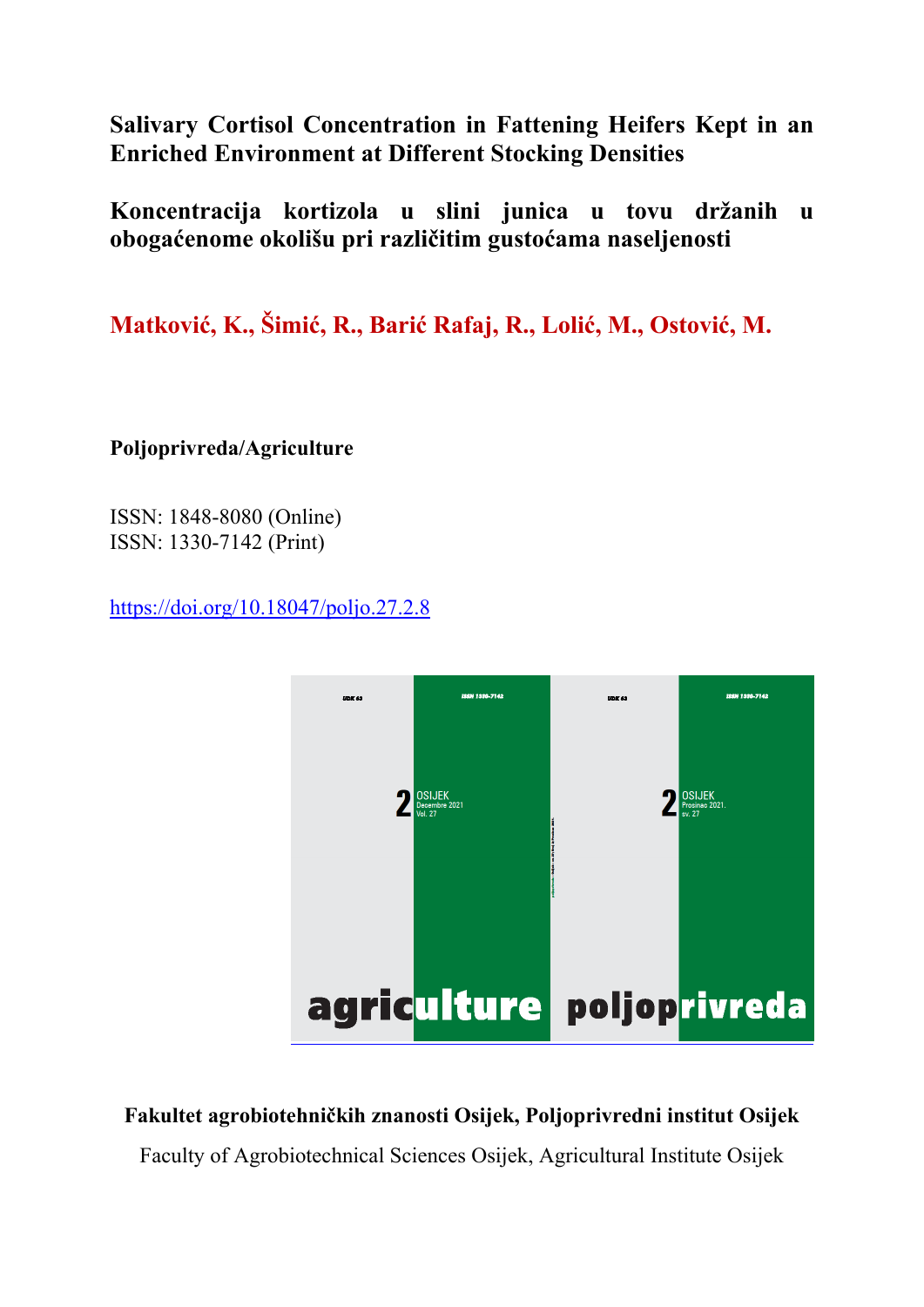# **SALIVARY CORTISOL CONCENTRATION IN FATTENING HEIFERS KEPT IN AN ENRICHED ENVIRONMENT AT DIFFERENT STOCKING DENSITIES**

*Matković, K.(1), Šimić, R.(2), Barić Rafaj, R.(1), Lolić, M.(3), Ostović, M.(1)*

Original scientific paper *Izvorni znanstveni članak*

## **SUMMARY**

*The aim of the study was to assess the effect of environmental enrichment and different stocking densities on the level of stress in the fattening cattle by measuring salivary cortisol concentration. A total of 320 saliva samples obtained from heifers during the final four-month fattening period was analyzed by a colorimetric competitive enzyme immunoassay. The heifers were housed at 3.3 and 4.5 m<sup>2</sup> /animal in standard production conditions that were additionally enriched with a mechanical grooming brush and salt blocks in experimental groups. The study results have demonstrated that a cortisol concentration at the end of fattening was significantly higher, as compared with the initial levels in all heifer groups, without significant intergroup differences. There was no significant correlation between the usage of a grooming brush and cortisol concentration, whereas a significant negative correlation was detected between the salt block usage and cortisol concentration, suggesting a beneficial effect of this simple, commercially available and relatively inexpensive environmental enrichment.*

*Keywords: cattle, cortisol, stress, enriched environment, stocking density, animal welfare*

## **INTRODUCTION**

Stress is a biological response of an individual activated upon any homeostatic threat (Moberg, 2000; Chrousos and Kino, 2005). Because of its increased secretion in stressful situations, cortisol, a hormone produced by the adrenal cortex, is considered to be an indicator of the animal stress and animal welfare. In normal conditions, an additional energy is thus produced to overcome a stressful, perilous situation (Sjaastad et al., 2010). A cortisol concentration is influenced by numerous environmental factors, including stocking density (Kim et al., 2015), also genetic factors, as well as previous experiences; therefore, strict comparisons between various studies are not recommendable. In cattle, the cortisol levels are highly variable, ranging from 0.5 to 9 ng/mL during a routine handling (Grandin, 1997).

Environmental enrichment is defined as a technique to improve an animal's biological functioning by modifying its environment (Newberry, 1995; Panchbhai and Thakur, 2016). Environmental enrichment assists the animals to cope with various stressors by stimulating the exhibition of their physiological behavioral patterns while reducing their boredom and frustration (Mandel et al., 2016). In the European Union, environmental enrichment is mandatory for poultry and pigs but not for the cattle, although there are recommendations and opinions advocating it. Numerous cattle-oriented studies of an enriched environment demonstrated a variety of benefits (e.g., Ishiwata et al., 2006; DeVries et al., 2007; Newby et al., 2013; Mandel et al., 2016; Ninomiya,

*<sup>(1)</sup> Prof. Dr. Kristina Matković, Prof. Dr. Renata Barić Rafaj, Assoc. Prof. Mario Ostović (mostovic@vef.unizg.hr) – University of Zagreb, Faculty of Veterinary Medicine, Heinzelova 55, 10000 Zagreb, Croatia, (2) Ranka Šimić, Ph. D. – Ministry of Agriculture, Veterinary and Food Safety Directorate, Planinska 2a, 10000 Zagreb, Croatia, (3) Marica Lolić, Ph. D. – Croatian Veterinary Institute, Vinkovci Veterinary Department, Josipa Kozarca 24, 32100 Vinkovci, Croatia*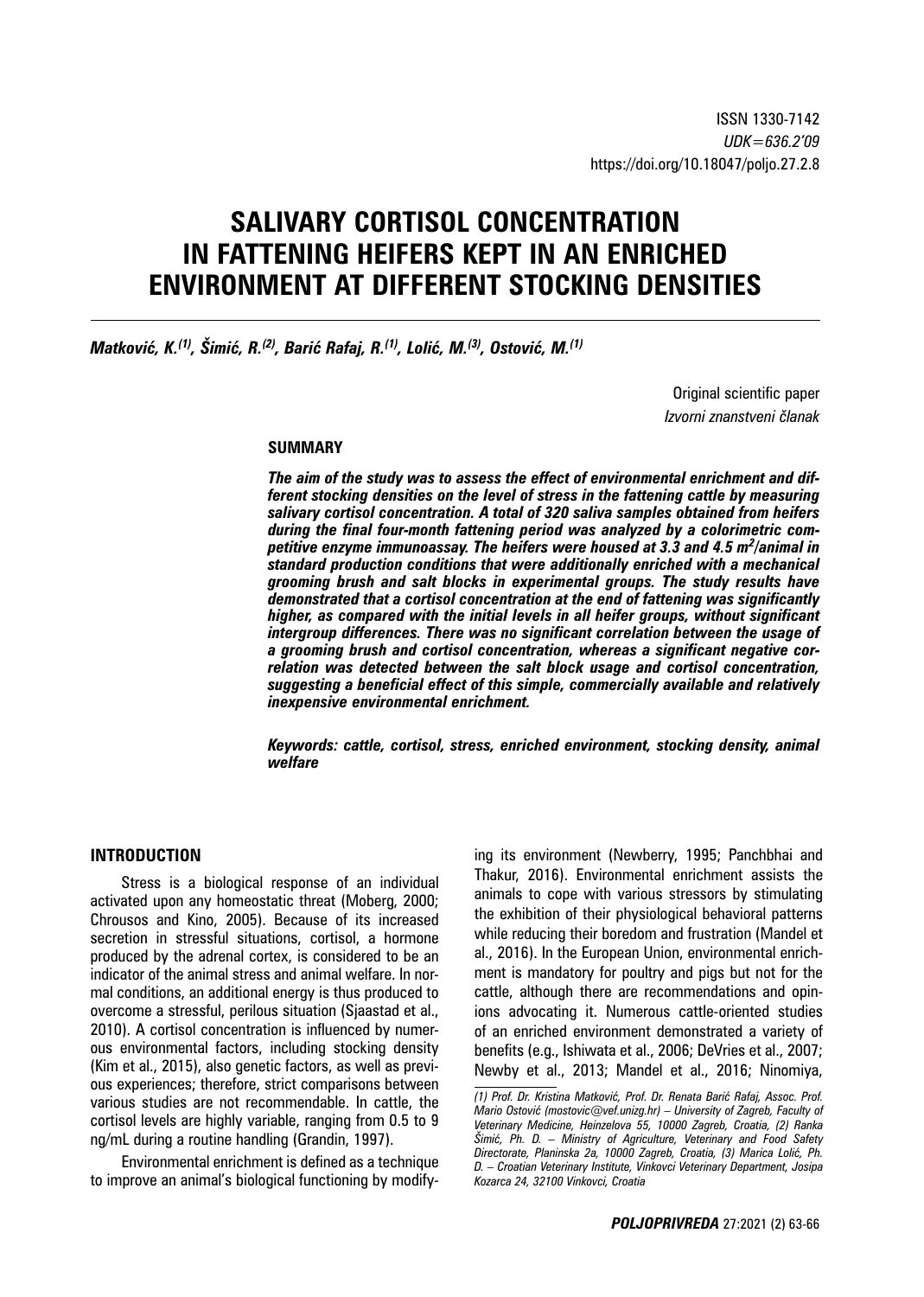2019), whereas only few studies investigated a level of stress in the fattening cattle (Kim et al., 2015; Park et al., 2020a and 2020b).

The present study aimed to assess the effect of an enriched environment at different stocking densities on the level of stress in fattening cattle while determining a cortisol concentration.

# **MATERIAL AND METHODS**

The study was approved by the Ethics Committee of the Faculty of Veterinary Medicine, University of Zagreb.

The study was carried out at a commercial cattle farm during a final four-month fattening period (February– May) and involved 66 yearling heifers of various breeds, equally distributed in two experimental and two control groups. The control groups consisted of 19 heifers (3.3 m2 /animal) and 14 heifers (4.5 m2 /animal) housed in the standard production conditions. In the experimental groups, these standard conditions were additionally enriched with a mechanical grooming brush (Albert Kerbl GmbH, Germany) and pure salt blocks (Royal İla*ҫ*, Turkey) at identical stocking densities. A grooming brush was mounted on the wall in the midst of an enclosure, enabling the animals to groom withers and sides, whereas two salt blocks (10 kg each) were placed along the feeding trough, with no need of replenishment during the study period in both experimental groups. In each group observed, there were two heifers of the Charolais, Belgian Blue, and Hereford breeds, 13 Simmental heifers were present in the groups with the higher stocking densities, while eight Simmental heifers were present in the groups with the lower stocking densities. All animals were kept in the semi-open, deep-littered pens (5.2 m x 12 m), with approximately 3.5 kg of straw provided per day and per animal. Each pen was equipped with two automatic drinking bowls and a 12-m feeding trough. The feed was delivered twice per day (at 7:00 a. m. and at 2:00 p. m.). The feed composition was as follows: super concentrate (8.61%), sodium bicarbonate (0.05%), straw (1.59%), green silage (45.11%), corn grits (29.19%) and beet pulp (15.92%). The super concentrate mixture (*Belje plus d. o. o.*, Croatia) was composed of crude protein (38.10%), crude fat (2.19%), crude fiber (15.07%), crude ash (15.50%), calcium (3.24%), phosphorus (0.74%) and sodium (0.98%), including vitamin A retinyl acetate (33,750 IU), vitamin D3 (4050 IU), vitamin E (135 mg), copper sulfate pentahydrate (37.5 mg) and antioxidant BHT (300 mg), which were added per one kg of mixture.

Saliva samples for cortisol determination were collected subsequent to the matutinal feeding, in the two-week intervals, starting after the second fattening week due to an acclimatization period, eight times until the end of fattening. The sampling was performed in 10 animals per group, each time including all Charolais, Belgian Blue, and Hereford heifers and four randomly selected Simmental heifers. A total of 320 saliva samples was tested. The procedure of saliva sampling took a few minutes. The animal was taken to a cattle chute within the enclosure with a minimum force applied; then, a 2.5  $\times$  5  $\times$  2.5 cm sponge was inserted into the buccal part of the oral cavity, and saliva was squeezed into the tube through a sterile jet. The saliva samples were processed by a preanalytical centrifugation and stored at -20 °C prior to an analysis by a colorimetric competitive enzyme immunoassay (*Cortisol EIA* kit, Enzo Life Sciences, Switzerland) and a microplate reader at 450 nm (BioTek Instruments, USA).

A grooming brush and salt blocks usage was counted by a direct observation of heifers for two hours per week throughout the study period, implying that an animal used a grooming brush for more than five seconds and licked a salt block for more than three seconds. During weekly observations, an animal could have been repeatedly recorded while exhibiting the same or a different behavior. The results pertaining to the grooming brush and salt blocks usage have been reported previously (Matković et al., 2020).

The data were analyzed using the *Statistica* v. 13.5 reference program (TIBCO Software Inc., Palo Alto, CA, USA), *Factorial ANOVA* and a post-hoc LSD test, and the Spearman rank-order correlation. The level of  $P \leq 0.05$ was considered significant in all tests.

#### **RESULTS AND DISCUSSION**

This report describes the effect of an environment enriched with a grooming brush and salt blocks on a salivary cortisol concentration in heifers housed at different stocking densities during the final four months of fattening. As depicted in Figure 1, a cortisol concentration was at the lowest in the first fattening month in all heifer groups, yielding significant differences (*P* < 0.05) in comparison to all other study months. These results suggest the effects of confinement length and heifer age exerted on the cortisol concentration, with the agerelated differences being evident due to a physiological state rather than due to the age itself (Vesel et al., 2020).

So, a cortisol concentration was significantly lower  $(P < 0.05)$  also in the second and in the third month, as compared with the fourth month, i.e., the last fattening month in all groups of heifers, with the exception of a group kept in a non-enriched environment at a lower stocking density (*P* > 0.05) (Figure 1). A fattening month x group interaction was detected  $(P = 0.05)$ , with a significantly higher (*P* < 0.05) cortisol concentration recorded in the third fattening month in the heifer group kept in a non-enriched environment at a lower stocking density, as compared with all other groups. No other significant  $(P > 0.05)$  intergroup differences in cortisol concentration were recorded (Figure 1). The results obtained could be explained by the more frequent aggressive interactions of heifers in a non-enriched environment also at a lower stocking density (Matković et al., 2020), i.e., with a more room available for their manifestations, thus maintaining the steady cortisol concentrations until the end of fattening in this heifer group (Figure 1).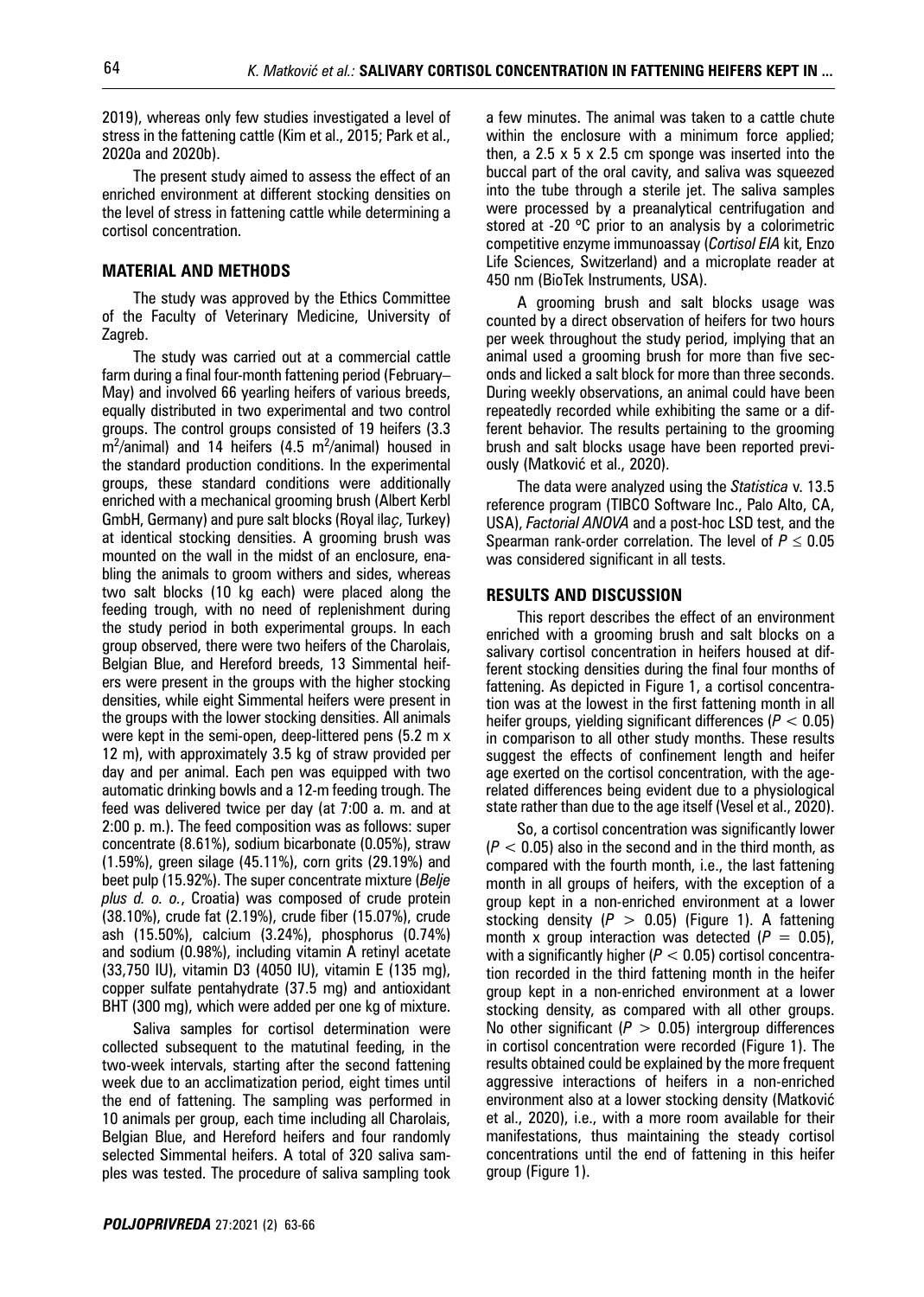

**Figure 1. A salivary cortisol concentration in heifer groups kept in a non-enriched and enriched environment at different stocking densities during a final four-month fattening. The values are expressed as a mean ± standard deviation. LSDNE – low stocking density with no enrichment; HSDNE – high stocking density with no enrichment; LSDWE – low stocking density with enrichment (grooming brush + salt blocks); HSDWE – high stocking density with enrichment (grooming brush + salt blocks). <sup>a</sup> all values within the same group differed significantly (***P* **< 0.05), except the marked ones; A,B** values marked with different letters differed significantly  $(P < 0.05)$ 

*Grafikon 1. Koncentracija kortizola u slini u skupinama junica držanih u neobogaćenome i obogaćenom okolišu pri različitim gustoćama naseljenosti tijekom završnoga četveromjesečnog tova. Vrijednosti su izražene kao aritmetička sredina ± standardna devijacija. MGNBO – mala gustoća naseljenosti bez obogaćenja; VGNBO – velika gustoća naseljenosti bez obogaćenja; MGNSO – mala gustoća naseljenosti s obogaćenjem (četka za njegu + blokovi soli); VGNSO – velika gustoća naseljenosti s obogaćenjem (četka za njegu + blokovi soli). <sup>a</sup> sve vrijednosti unutar iste skupine značajno se razlikuju (p < 0.05), osim označenih; A,B vrijednosti označene različitim slovima značajno se razlikuju (p < 0.05)*

Grooming brushes are generally used as an environmental enrichment in dairy cows (DeVries et al., 2007; Mandel et al., 2013; Newby et al., 2013; McConnachie et al., 2018), whereas the salt blocks have not been widely used in cattle breeding. Previous studies have proven that the fattening cattle favorably responds to the grooming brush, in particular because its high motivation for grooming is met (Wilson et al., 2002; Ninomiya, 2019; Park et al., 2020b), and it equally favorably responds to the salt blocks because its nutritional requirement and a necessity to explore the environment (Pelley et al., 1995). The studies conducted by Šimić et al. (2018) and Matković et al. (2020), which assessed different stocking densities in addition to an environmental enrichment, demonstrated that the environment enriched with a grooming brush and salt blocks has reduced the aggressive behavior expression in the fattening heifers. The latter study also found a significant positive correlation between a salt block usage and the type of aggressive behavior (displacement), which the authors were inclined to attribute to a high heifers' interest to access the salt blocks. This was also confirmed by the results recorded in the present study. In this study, using a grooming brush had no effect on cortisol concentration ( $r = -0.257$ ;  $P = 0.45$ ), but there was a significant negative correlation between a salt block usage and cortisol concentration ( $r = -0.623$ ;  $P = 0.04$ ).

# **CONCLUSION**

Accordingly, a cortisol concentration was higher at the end of fattening, as compared to the beginning in all heifer groups, without any intergroup differences. There was no effect of grooming brush on cortisol concentration; however, providing salt blocks in the fattening heifer environment indicated a reduction in their cortisol concentration. Therefore, using salt blocks is recommended as a simple, commercially available, and relatively inexpensive environmental enrichment.

#### **REFERENCES**

- 1. Chrousos, G. P, & Kino, T. (2005). Interactive functional specificity of the stress and immune responses: the Ying, the Yang, and the defense against 2 major classes of bacteria. *The Journal of Infectious Diseases, 192*(4), 551-555. https://doi.org/10.1086/432135
- 2. DeVries, T. J., Vankova, M., Veira, D. M., & von Keyserlingk, M. A. G. (2007). Usage of mechanical brushes by lactating dairy cows. *Journal of Dairy Science, 90*(5), 2241-2245. https://doi.org/10.3168/ jds.2006-648
- 3. Grandin, T. (1997). Assessment of stress during handling and transport. *Journal of Animal Science, 75*(1), 249- 257. https://doi.org/10.2527/1997.751249x
- 4. Ishiwata, T., Uetake, K., Abe, N., Eguchi, Y., & Tanaka, T. (2006). Effects of an environmental enrichment using a drum can on behavioral, physiological and productive characteristics in fattening beef cattle. *Animal Science Journal*, *77*(3), 352-362. https://doi.org/10.1111/j.1740-0929.2006.00359.x